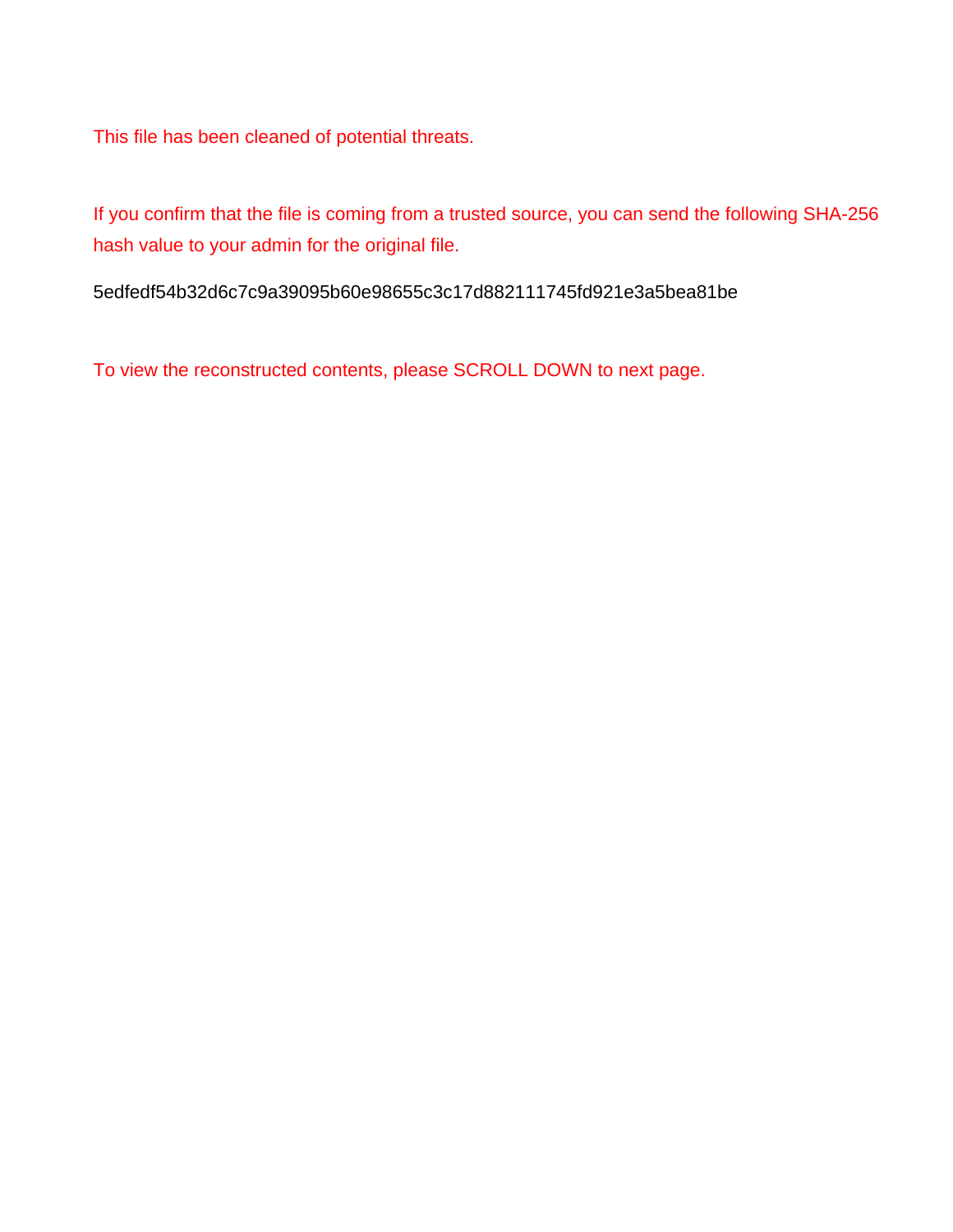# **प्लाज़्मा भौतिकी के न्द्र - प्लाज़्मा अनुसंधान संस्थान CENTRE OF PLASMA PHYSICS - INSTITUTE FOR PLASMA RESEARCH सोनापुर-७८२४०२, असम, भारि ,Sonapur-782 402, Assam, India Advt No. 03/2020 (2)**

The Institute for Plasma Research is a premier scientific institute under the Department of Atomic Energy, Govt. of India, devoted to research and development activities in the areas of Basic Plasma Physics, Magnetic Confinement Fusion and Industrial and Societal applications of plasmas. IPR is located in Bhat Village, Gandhinagar (Gujarat) and also has a campus at GIDC, Sector–25, Gandhinagar as well as a Centre at Guwahati.

Centre of Plasma Physics -Institute for Plasma Research (CPP-IPR) is a centre of Institute for Plasma Research. CPP-IPR is located in Nazirakhat, Sonapur-782402, Kamrup (M), Assam.

Online applications are invited from eligible candidates for the following posts on Direct Recruitment basis. Selected candidates will be required to work at the Centre of Plasma Physics-institute for Plasma Research, Sonapur, Guwahati, Assam. However, services of the candidate may be transferred to other centres/campuses of the Institute depending upon future requirements.

|                | <b>Name of the Post</b>     | Scientific Assistant-B (One post)                                                                                   |
|----------------|-----------------------------|---------------------------------------------------------------------------------------------------------------------|
|                | Category                    | General                                                                                                             |
| 2              | Pay Level                   | Level 6 of Pay Matrix ( $7th$ CPC) at starting Pay of<br>₹35400/-                                                   |
| 3              | Age Limit                   | 30 years<br>(Age relaxations shall be admissible as per Central<br>Government orders as amended from time to time). |
| $\overline{4}$ | Essential<br>Qualifications | Diploma in Electrical Engineering from recognized<br>university with minimum 60% marks.                             |

#### **Selection Process:**

The applications received in response to the advertisement shall be scrutinized and only candidates shortlisted from valid applicants on the basis of all criteria like age, educational qualification, experience, category etc. shall be called for Written Test and / or Interview. The authorities reserve all rights, not to call an applicant for written test /and or Interview, without assigning any reason.

**APPLICATION FEES:** A fee structure for application is as below:

| Sr. No. | Category                                                               | <b>Amount</b> $(\bar{z})$ |
|---------|------------------------------------------------------------------------|---------------------------|
| 1.      | General/OBC                                                            |                           |
| 2.      | SC/ST/Female/PwBD/<br>EWS/Ex-Serviceman/<br><b>Internal Candidates</b> | Nil                       |

## **Mode of Payment: Through Online only (SBI Collect)**

## **Steps for Online Payment:**

## 1. Visit SBI Collect: **https://www.onlinesbi.com/sbicollect/icollecthome.htm**

- 2. Proceed →State of corporate / Institution: Gujarat
- 3. Type of Corporate / Institution: Others
- 4. Others Name: Institute for plasma Research
- 5. Select Payment Category: Application Fees- CPP-IPR
- 6. Make payment.
- 7. Print/Download receipt to fill details of payment in the Online Application.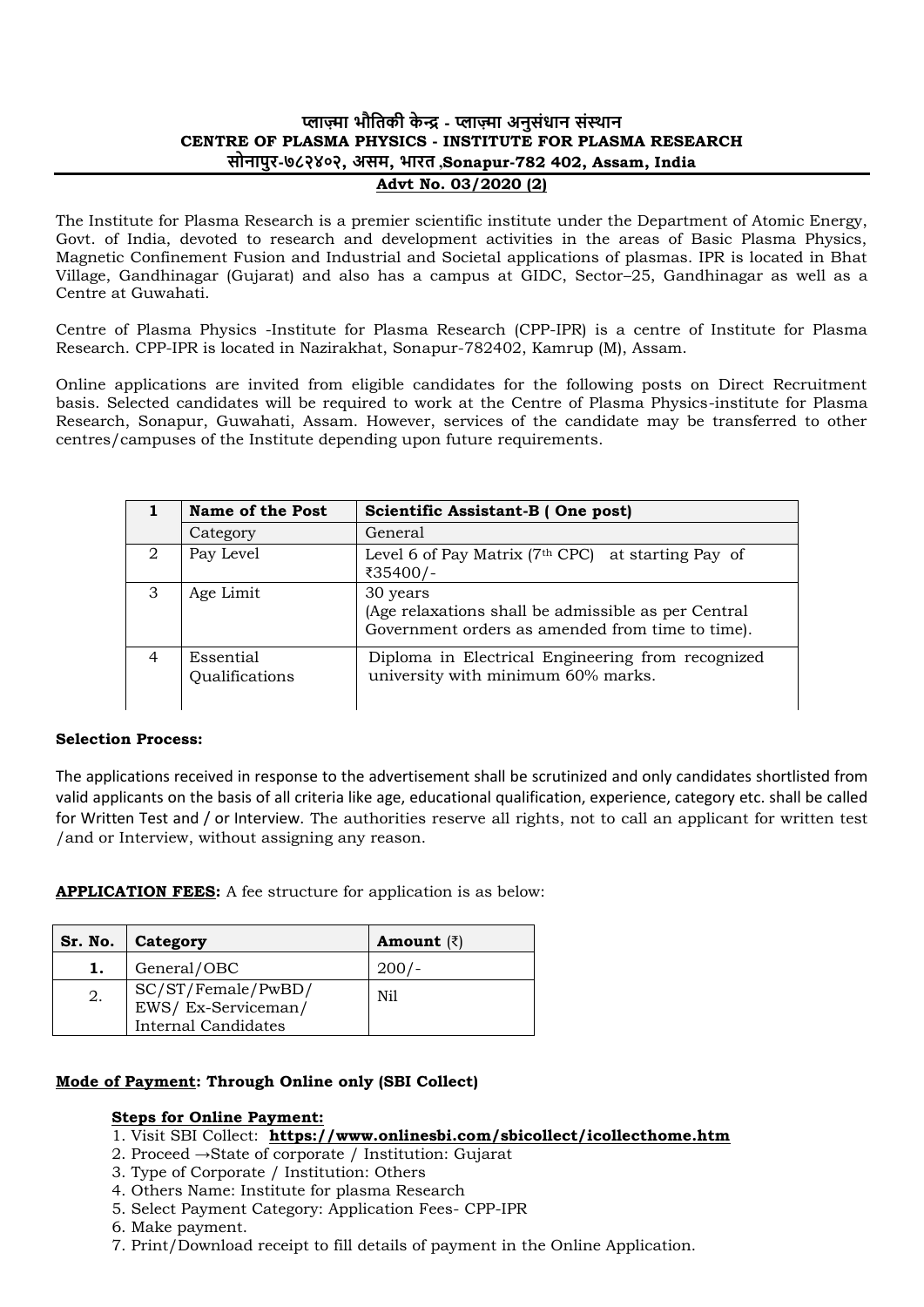#### **GENERAL INFORMATION**

- 1. Only Indian Nationals need to apply. The numbers of vacancies indicated above are provisional and may be increased depending on the actual requirement of the institute. The persons with disabilities can also be selected on their own merit against the unreserved quota.
- 2. Before filling up the Online Recruitment Application, the candidates must go through the detailed Advertisement. Please proceed to fill the online application only if you are satisfied that you possess the minimum Essential Qualifications stipulated for the post, otherwise, submitted application(s) shall be out rightly rejected.
- 3. The date for determining the eligibility of all the candidates in every respect shall be the prescribed closing date for submission of Online Application, unless specified otherwise.
- 4. The applicants are advised to fill in all their particulars in the Online Application carefully as submission of wrong information may lead to rejection through computer based short-listing. Institute reserves the right to reject application not fulfilling the requisite criteria, at any stage of recruitment.
- 5. The applicants are advised to submit only single Online Application for a particular post. However, if they submit multiple Online Applications for one post, then they must ensure that the Online Application with the higher 'Application ID Number' is complete in all respects including fee, wherever applicable. The applicants, who submit multiple Online Applications, should note that only the Online Recruitment Application with higher 'Application Number' shall be considered by the Institute and fee paid against one 'Application Number' shall not be adjusted against any other 'Application Number'.
- 6. Fee once paid shall not be refunded under any circumstance nor can the fee be held in reserve for any other examination or selection.
- 7. Candidates seeking relaxations under SC/ST/EWS/OBC Non Creamy layer/PwBD category are required to submit certificate in the prescribed format of Govt. of India failing which they will be treated at par with "UNRESERVED (UR)" candidates.
- 8. All the qualifications must be from recognized Indian Universities / Boards / Institutions only. Applicants having qualifications from any other countries shall submit equivalency certificate from UGC/AIU.
- 9. In case of any dispute / ambiguity that may occur in the process of selection, the decision of the Institute shall be final.
- 10. The following certificate/documents are acceptable as proof of Age (Any one):
	- i) Date of Birth as recorded in the Birth Certificate.
	- ii) Secondary School Leaving Certificate (SSLC).
	- iii) Matriculation / Secondary School Certificate in which date of birth is mentioned.
- 11. Internal candidate (Permanent employees) of the Institute (IPR/CPP) shall be eligible for relaxation of 5 years in the upper age limit. Candidate seeking age relaxation under any other category (SC/ST/OBC/EWS) shall not be eligible for age relaxation as internal candidate.
- 12. Candidates employed in Govt. / Quasi Govt. / Public Sector Undertakings should forward their applications through proper channel or bring NOC if called for Interview. The Institute reserves the right to reject any application without assigning any reason. Incomplete applications are liable to be summarily rejected. No interim correspondence will be entertained.
- 13. Third AC to and fro Rail/ State Transport bus fare by direct and shortest route will be reimbursed to outstation candidates who are called for Interview on production of ticket or proof of journey such as Railway / Bus ticket or ticket number.
- 14. In addition to pay and allowances, HRA, Medical Scheme facility under its Contributory Health Service Scheme and subsidized Canteen facilities are admissible for the above post. Perquisites like Performance Related Incentive Scheme (PRIS), New Pension Scheme, LTC, and Children Education Allowance for school going children and free transport in lieu of Transport Allowance are admissible as per Institute's rules, as amended from time to time.